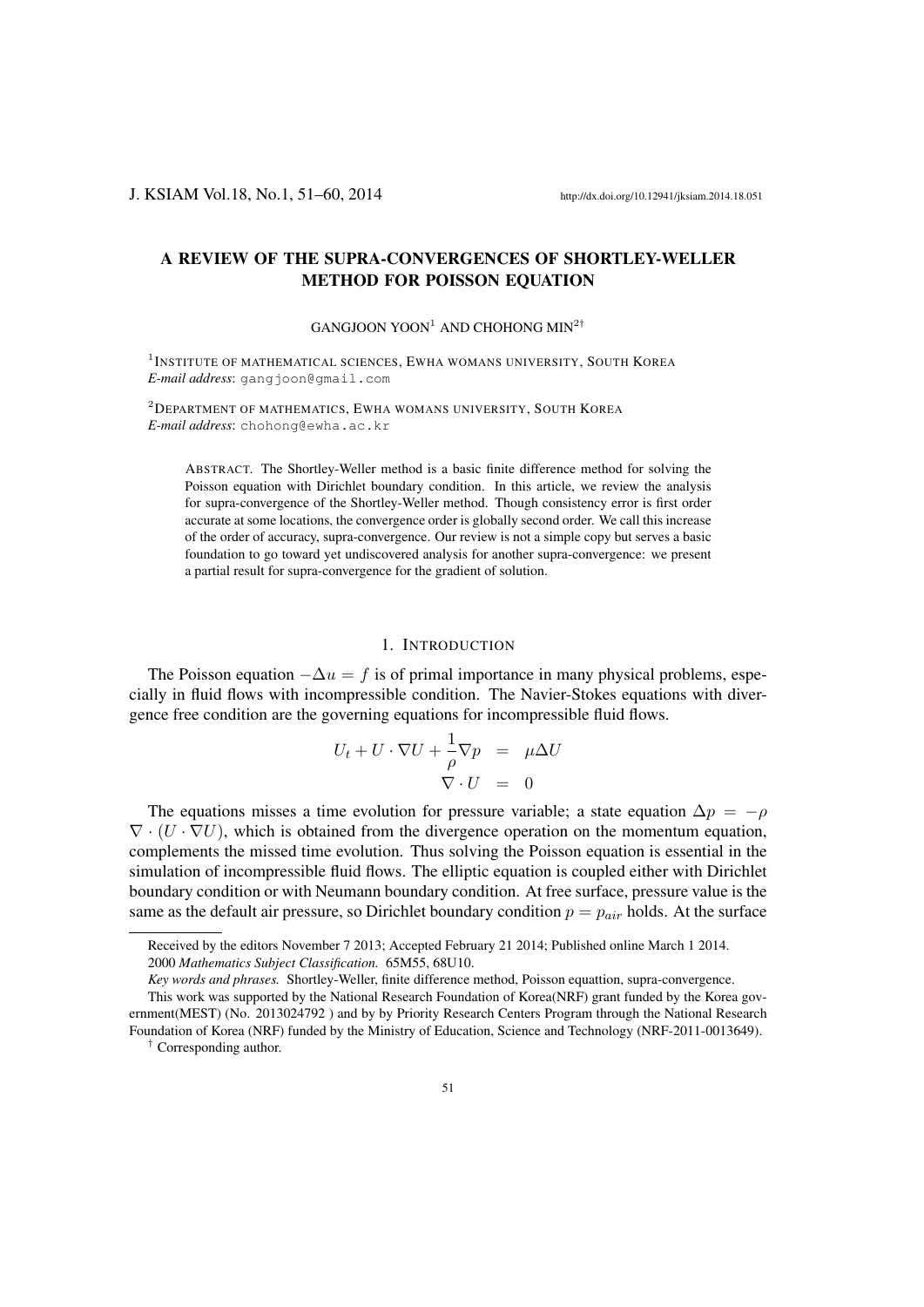of container, the non-penetration condition  $U \cdot n = 0$  results in Neumann boundary condition  $\frac{\partial p}{\partial n}$  = *−ρ* (*U* ·  $\nabla U$ ) *· n* + *ρµ* ( $\Delta U$ ) *· n*. There are two important aspects in the application of Poisson solver to incompressible fluid flows. One is the ability to deal with both boundary conditions, and the other is the accuracy of the gradient of the solution.

Shortley-Weller method [1] solves the Poisson equation with Dirichlet boundary condition in irregular domains. It is a dimension-by-dimension approach and hence works in any dimensions. It suffices to state one dimensional case; consider the stencil where grid nodes for  $u_i$  and  $u_{i-1}$  are located inside the domain and that for  $u_{i+1}$  is outside, then the method reads

$$
\left(\frac{u_i - u_{i+1}}{h} + \frac{u_i - u_{\Gamma}}{h_{\Gamma}}\right) \frac{2}{h + h_{\Gamma}} = f_i.
$$

Here  $u_{\Gamma}$  is given Dirichlet condition at the interface point between the grid nodes for  $u_i$  and  $u_{i+1}$ . The equations for each *i* constitute a non-symmetric linear system whose matrix is an M-matrix. It was proved in [1] that the numerical solution is second order accurate, and it was numerically observed in [4] that the gradient of the solution is also second order accurate.

The work of Gibou et al. [2] also solves the Poisson equation with Dirichlet boundary condition. It is a dimension-by-dimension approach and hence works in any dimensions. It's enough to state one dimensional case; in the same stencil, the method reads

$$
\left(\frac{u_i - u_{i-1}}{h} + \frac{u_i - u_{\Gamma}}{h_{\Gamma}}\right) \frac{1}{h} = f_i.
$$

The equations for each *i* constitute a symmetric linear system whose matrix is an M-matrix. It was numerically observed in [4] that the numerical solution is second order accurate and the gradient of the solution is only first order accurate.

The work of Purvis [5, 3] solves the Poisson equation with Neumann boundary condition. It is a finite volume approach that works in any dimensions. In the stencil, the method reads

$$
+\frac{\frac{L_{i+\frac{1}{2},j}}{h} u_{ij} - u_{i+1,j}}{h} + \frac{\frac{L_{i-\frac{1}{2},j}}{h} u_{ij} - u_{i-1,j}}{h} = f_{ij},
$$
  
+ 
$$
\frac{\frac{L_{i,j+\frac{1}{2}}}{h} u_{ij} - u_{i,j+1}}{h} + \frac{\frac{L_{i,j-\frac{1}{2}}}{h} u_{ij} - u_{i,j-1}}{h} = f_{ij},
$$

where  $L_{i+\frac{1}{2},j}$  denotes the length of the right edge of the cell and similarly defined are the other lengths. The equations for each *i* constitute a symmetric linear system whose matrix is an Mmatrix. The numerical solution was numerically observed to be second order accurate in [3]. The accuracy of the numerical gradient was observed to be second order with zero Neumann boundary condition but drops to first order with non-zero Neumann boundary condition.

We have listed three finite difference methods for Poisson equations either with Dirichlet or with Neumann boundary condition. All of them work in any dimensions and in arbitrary shaped domains. If the grid node for  $u_{ij}$  and its four neighboring nodes are inside the domain, the three finite differences are the same as the standard five point finite difference method whose consistency is second order accurate. Near the boundary, all the methods lose the second order accuracy: the consistency of Shortley-Weller method is only first order accurate, that of Gibou et al. is not convergent, and that of Purvis is not convergent either. See the details in [1, 2, 3, 4] for each.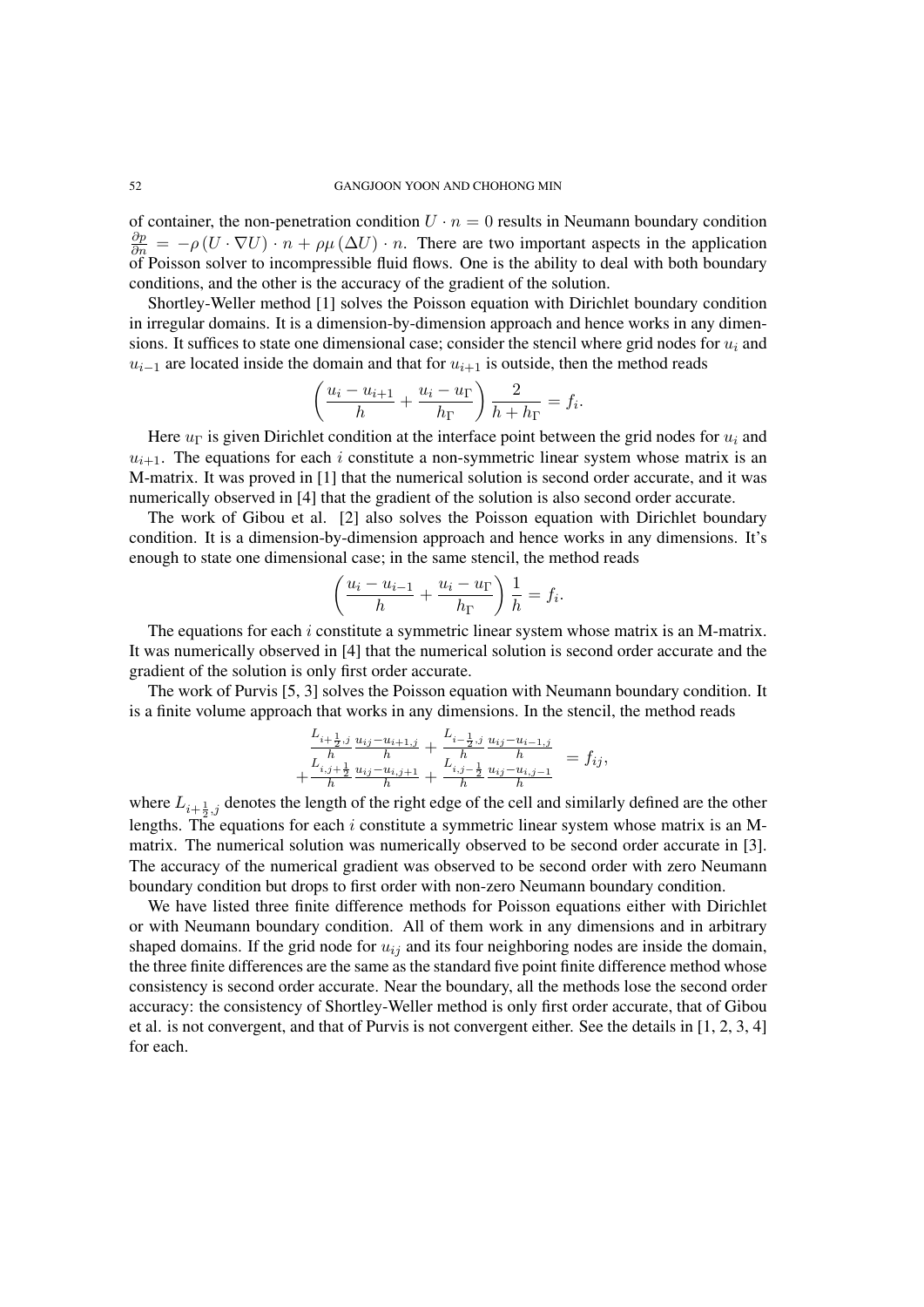A unique property of finite difference methods for Elliptic problems is supra-convergence. Although consistency order varies from zero to the second, convergence order maintains two. The second order convergence for the solution would result in first order convergence for its gradient, however both the solution and its gradient are second order accurate in the cases of Shortley-Weller and Purvis, but not in the case of Gibou. The phenomena were numerically observed and most of their supporting mechanisms of the supra-convergences are still unknown to the best knowledge of the authors. It was shown in Ciarlet [1] how the supra-convergence for the solution occurs in Shortly-Weller method. In this article, we review the analysis with details and introduce new findings toward the analysis for the supra-convergence of the gradient in Shortley-Weller method.

#### 2. SUPRA-CONVERGENCE OF SOLUTION

In this section, we review the analysis for the supra-convergence of the solution in Ciarlet [1]. We try it not to be a simple copy but a basic foundation to start from and go toward the yet undiscovered analysis for other supra-convergences.

Consider a uniform grid with step size *h*. Let the four neighboring nodes of a grid note *P* inside the domain be named as  $P_1$ ,  $P_2$ ,  $P_3$ ,  $P_4$  and the distances to the neighbors as  $h_1$ ,  $h_2$ , *h*3, *h*4. Some of the neighboring nodes may be the points on the boundary, thus the distances may be different to each other near the interface while they are all equal to *h* away from the boundary. In the stencil, Shortley-Weller method reads

$$
-\Delta_{h}u(P) = \left(\frac{2}{h_{1}h_{3}} + \frac{2}{h_{2}h_{4}}\right)u(P) - \frac{2}{h_{1}\left(h_{1} + h_{3}\right)}u(P_{1}) - \frac{2}{h_{3}\left(h_{1} + h_{3}\right)}u(P_{3}) - \frac{2}{h_{2}\left(h_{2} + h_{4}\right)}u(P_{2}) - \frac{2}{h_{4}\left(h_{2} + h_{4}\right)}u(P_{4}).
$$

Let  $u_h$  be the solution of the following discrete equation.

$$
\begin{cases}\n-\Delta_h u_h(P) = f(P), & P \in \Omega_h \\
u_h(P) = g(P), & P \in \Gamma_h.\n\end{cases}
$$

Let  $u(x)$  be the solution of the Poisson problem.

$$
\begin{cases}\n-\Delta u(x) = f(x), & x \in \Omega \\
u(x) = g(x), & x \in \Gamma.\n\end{cases}
$$

- Denote by  $\Omega_h^*$  the subset of points of  $\Omega_h$  that are adjacent to  $\Gamma_h$ , so that  $h_1 \neq h_3$  and/or  $h_2 \neq h_4$ .
- $\bullet$   $-\Delta_h (u(P) u_h(P))$  is  $O(h^2)$  when  $P \in \Omega_h \Omega_h^*$  but drops to  $O(h)$  when  $P \in \Omega_h^*$ .
- *•* (Discrete maximum principle) If *−*∆*hu ≥* 0 then minimum should be achieved at Γ*h*. Similarly, if  $-\Delta_h u(P) \leq 0$  then maximum should be achieved at  $\Gamma_h$ .
- (Discrete Green's function) For each  $Q \in \Omega_h$ , define the function  $G_h(P,Q)$ ,  $P \in$  $\Omega_h \cup \Gamma_h$  as the solution of the discrete problem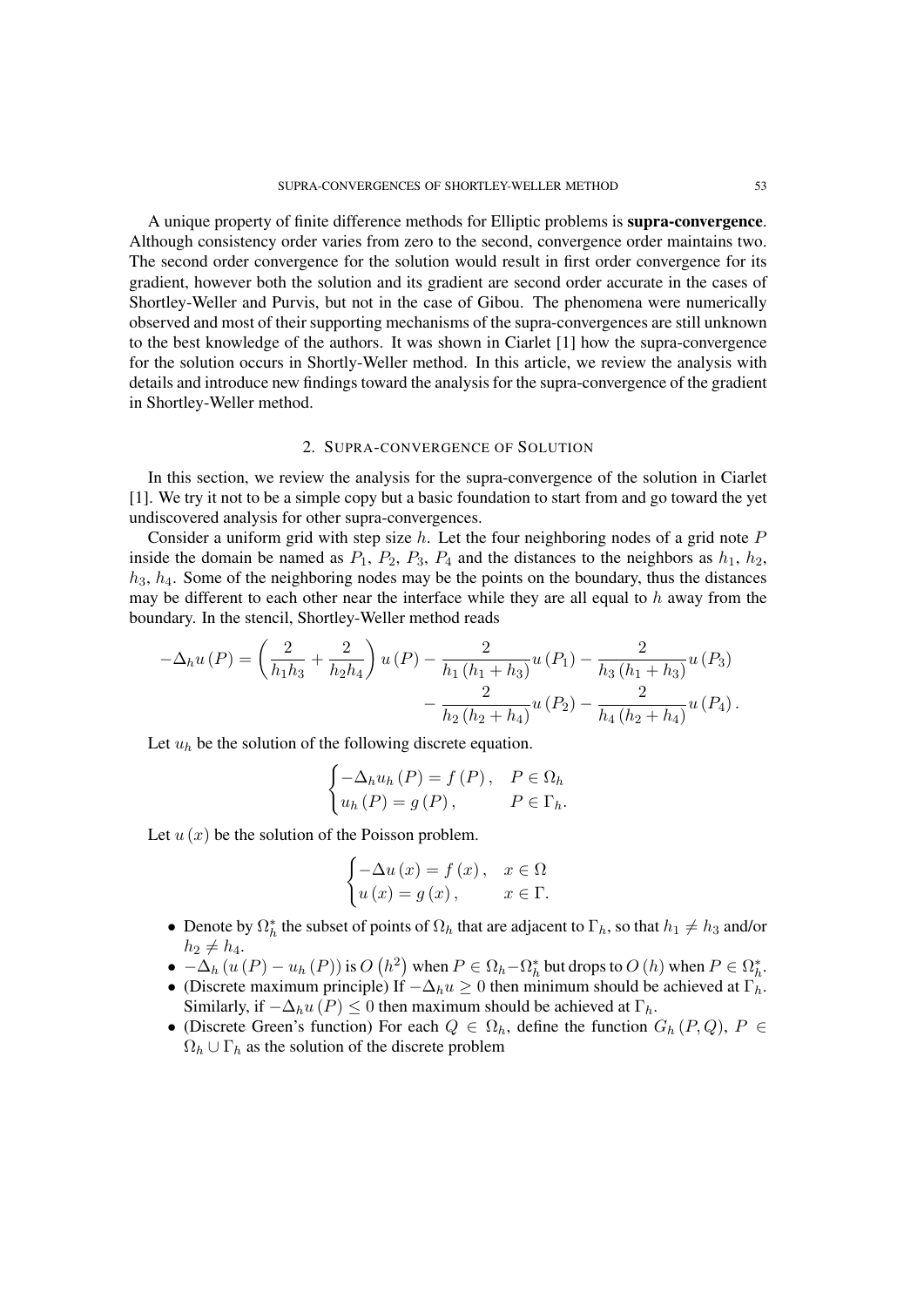$$
\begin{cases}\n-\Delta_h u_h(P) = \begin{cases}\n0, & P \neq Q \\
\frac{1}{h^2}, & P = Q\n\end{cases}, & P \in \Omega_h \\
u_h(P) = 0, & P \in \Gamma_h.\n\end{cases}
$$

Since  $-\Delta_h u_h$  ≥ 0, the minimum should be achieved at  $\Gamma_h$ , and therefore  $G_h(P,Q)$  ≥ 0 for any  $P \in \Omega_h \cup \Gamma_h$ .

• (Summation property of Green's function) If  $u_h \equiv 0$  on  $\Gamma_h$ ,

$$
u_h(P) = \sum_{Q \in \Omega_h} \left( -\Delta_h u_h(Q) \right) G_h(P,Q) h^2, \forall P \in \Omega_h \cup \Gamma_h.
$$

**Theorem 2.1.** *(Bound on Green's function)*  $\sum_{Q \in \Omega_h} G_h(P,Q) h^2 \leq C$ .

*Proof.* Let  $U_h = \sum_{Q \in \Omega_h} G_h(P,Q) h^2$ , then  $-\Delta_h U_h = 1$  in  $\Omega_h$  and  $U_h = 0$  on  $\Gamma_h$ . Consider the analytic solution  $U(x)$  such that  $-\Delta U = 1$  in  $\Omega$  and  $U = 0$  on  $\Gamma$ . Then we have  $0 < \Gamma$ 1 −  $c < -\Delta_h(U)$  for some constant *c*, since  $-\Delta_h(U) = 1 + O(h)$ . Using the summation property, noting that  $\frac{1}{1-c}U = U_h = 0$  on  $\Gamma_h$ ,

$$
U_h(P) = \sum_{Q \in \Omega_h} G_h(P,Q) h^2
$$
  
\n
$$
\leq \sum_{Q \in \Omega_h} \left( -\frac{1}{1-c} \Delta_h U(Q) \right) G_h(P,Q) h^2
$$
  
\n
$$
= \frac{1}{1-c} U(P) \leq \frac{1}{1-c} |U|_{\infty}.
$$

 $\Box$ 

**Theorem 2.2.** *(Bound on Green's function)*  $\sum_{Q \in \Omega_h^*} G_h(P,Q) \leq 1$ *.* 

*Proof.* Let  $U_h = \sum_{Q \in \Omega_h^*} G_h(P,Q)$ . Since  $-\Delta_h U_h = 0$  in  $\Omega_h - \Omega_h^*$ , the maximum of  $U_h$ should be attained at  $\Omega_h^* \cup \Gamma_h$ . Since  $U_h = 0$  on  $\Gamma_h$  and  $U_h \ge 0$  in  $\Omega_h \cup \Gamma_h$ , the maximum should be attained at  $\Omega_h^*$ . Let the maximum point be  $P^* \in \Omega_h^*$ . At that point,

$$
\left(\frac{2}{h_1h_3} + \frac{2}{h_2h_4}\right)u(P^*) - \frac{2}{h_1(h_1 + h_3)}u(P_1) - \frac{2}{h_3(h_1 + h_3)}u(P_3) - \frac{2}{h_2(h_2 + h_4)}u(P_2) - \frac{2}{h_4(h_2 + h_4)}u(P_4) = \frac{1}{h^2}.
$$

Since  $P^* \in \Omega_h^*$ , one of its neighborhood should be  $\Gamma_h$ , let us say  $P_1$ . Then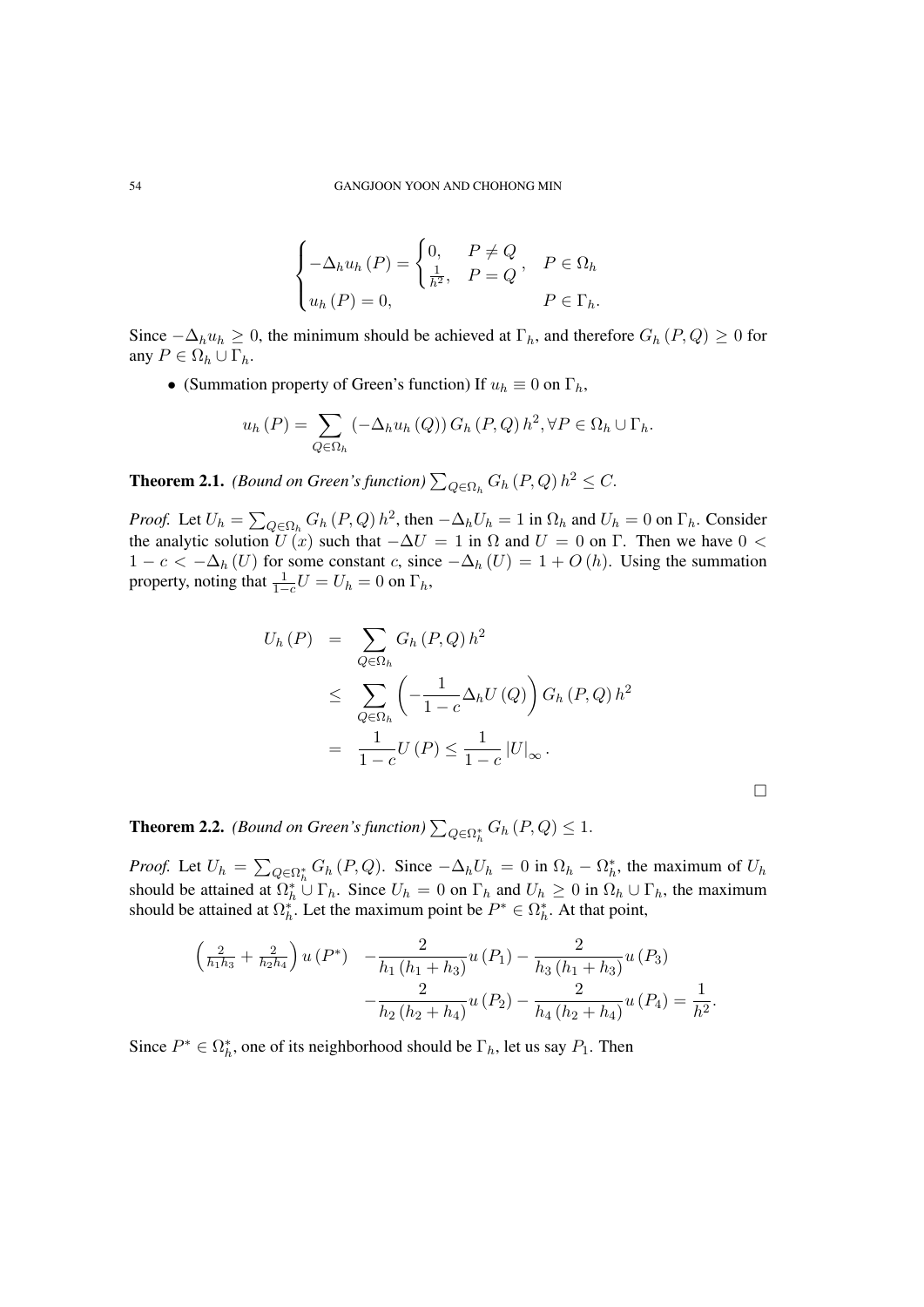$$
\left(\frac{2}{h_1h_3} + \frac{2}{h_2h_4}\right)u(P^*) = \frac{2}{h_3(h_1 + h_3)}u(P_3) + \frac{2}{h_2(h_2 + h_4)}u(P_2) \n+ \frac{2}{h_4(h_2 + h_4)}u(P_4) + \frac{1}{h^2} \n\left(\frac{2}{h_1h_3} + \frac{2}{h_2h_4}\right)u(P^*) \le \left(\frac{2}{h_3(h_1 + h_3)} + \frac{2}{h_2(h_2 + h_4)} + \frac{2}{h_4(h_2 + h_4)}\right)u(P^*) \n+ \frac{1}{h^2} \n\frac{2}{h_1(h_1 + h_3)}u(P^*) \le \frac{1}{h^2} \nu(P^*) \le \frac{h_1(h_1 + h_3)}{2h^2} \le 1.
$$

**Theorem 2.3.** *(Convergence of the solution)*  $u(P) - u_h(P) = O(h^2)$ ,  $\forall P \in \Omega_h \cup \Gamma_h$ .

*Proof.* Since  $u - u_h = 0$  on  $\Gamma_h$ , we can apply the summation formula.  $\forall P \in \Omega_h \cup \Gamma_h$ 

$$
(u - u_h)(P) = \sum_{Q \in \Omega_h} (-\Delta_h (u - u_h)(Q)) G_h (P, Q) h^2
$$
  
= 
$$
\sum_{Q \in \Omega_h^*} (-\Delta_h (u - u_h)(Q)) G_h (P, Q) h^2
$$
  
+ 
$$
\sum_{Q \in \Omega_h - \Omega_h^*} (-\Delta_h (u - u_h)(Q)) G_h (P, Q) h^2
$$
  
= 
$$
O(h^3) + O(h^2).
$$

 $\Box$ 

# 3. SYMMETRIZATION IMPLEMENTATION

We listed Shortley-Weller method and Gibou method for Poisson equation with Dirichlet boundary condition. Shortley-Weller method excels Gibou method since it produces second order accurate gradient, but Gibou method is preferred to Shortley-Weller for its implementation is a symmetric linear system while that of Shortley-Weller is non-symmetric. In this section, we introduce a new implementation of Shortley-Weller in one dimension as symmetric linear system which is obviously the winner over the two choices.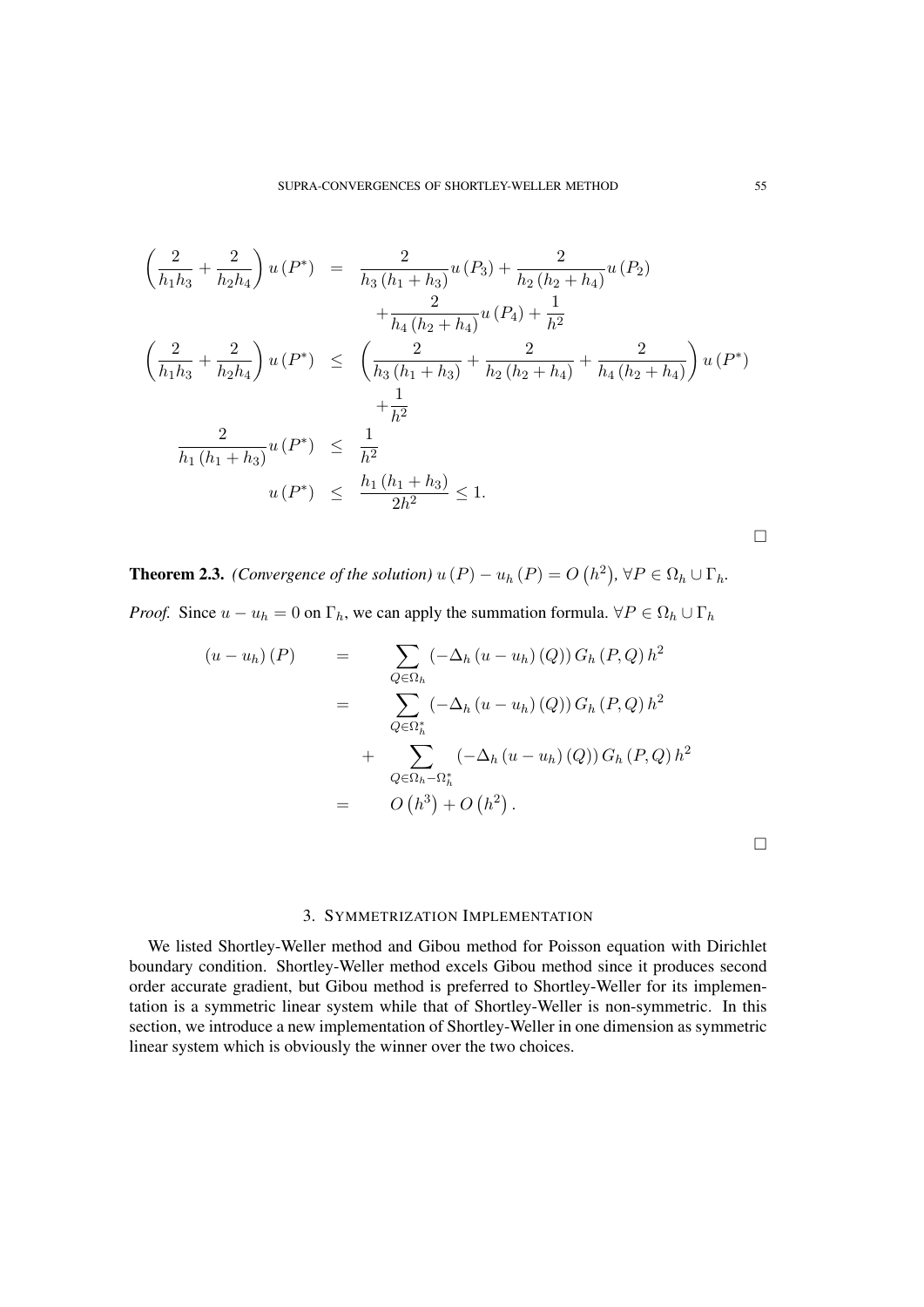The following equations are the discretization of Shortley-Weller method in one dimension.

$$
\frac{2}{h_{i-\frac{1}{2}}h_{i+\frac{1}{2}}}u_{i} - \frac{2}{h_{i-\frac{1}{2}}\left(h_{i-\frac{1}{2}} + h_{i+\frac{1}{2}}\right)}u_{i-1} - \frac{2}{h_{i+\frac{1}{2}}\left(h_{i-\frac{1}{2}} + h_{i+\frac{1}{2}}\right)}u_{i+1} = f_{i}
$$
\n
$$
\frac{2}{h_{i+\frac{1}{2}}h_{i+\frac{3}{2}}}u_{i+1} - \frac{2}{h_{i+\frac{1}{2}}\left(h_{i+\frac{1}{2}} + h_{i+\frac{3}{2}}\right)}u_{i} - \frac{2}{h_{i+\frac{3}{2}}\left(h_{i+\frac{1}{2}} + h_{i+\frac{3}{2}}\right)}u_{i+2} = f_{i+1}
$$
\n
$$
\vdots
$$

Here  $h_{i+\frac{1}{2}} = x_{i+1} - x_i$ . The scheme results in non-symmetric linear system, because 2  $h_{i+\frac{1}{2}}$  $\overline{\left(h_{i-\frac{1}{2}}\!+\!h_{i+\frac{1}{2}}\right)}$  $\overline{\phantom{a}}$   $\overline{\phantom{a}}$   $\overline{\phantom{a}}$   $\overline{\phantom{a}}$   $\overline{\phantom{a}}$   $\overline{\phantom{a}}$   $\overline{\phantom{a}}$   $\overline{\phantom{a}}$   $\overline{\phantom{a}}$   $\overline{\phantom{a}}$   $\overline{\phantom{a}}$   $\overline{\phantom{a}}$   $\overline{\phantom{a}}$   $\overline{\phantom{a}}$   $\overline{\phantom{a}}$   $\overline{\phantom{a}}$   $\overline{\phantom{a}}$   $\overline{\phantom{a}}$   $\overline{\$  $h_{i+\frac{1}{2}}$  $\overline{\left(h_{i+\frac{1}{2}}\!+\!h_{i+\frac{3}{2}}\right)}$  $\overline{\phantom{a}}$ . The idea of the new implementation is fairly simple. Multiplying the volume element on each equation, we get

$$
\begin{aligned}\n&\frac{2\left(h_{i-\frac{1}{2}}+h_{i+\frac{1}{2}}\right)}{h_{i-\frac{1}{2}}h_{i+\frac{1}{2}}}u_i-\frac{2}{h_{i-\frac{1}{2}}}u_{i-1}-\frac{2}{h_{i+\frac{1}{2}}}u_{i+1} &= f_i\left(h_{i-\frac{1}{2}}+h_{i+\frac{1}{2}}\right) \\
&\frac{2\left(h_{i+\frac{1}{2}}+h_{i+\frac{3}{2}}\right)}{h_{i+\frac{1}{2}}h_{i+\frac{3}{2}}}u_{i+1}-\frac{2}{h_{i+\frac{1}{2}}}u_i-\frac{2}{h_{i+\frac{3}{2}}}u_{i+2} &= f_{i+1}\left(h_{i+\frac{1}{2}}+h_{i+\frac{3}{2}}\right) \\
&\vdots\n\end{aligned}
$$

Now, the scheme results in symmetric linear system, now note the equality  $\frac{2}{h_{i+\frac{1}{2}}}$  $=\frac{2}{h}$  $h_{i+\frac{1}{2}}$ .

In higher dimensions, the simple trick does not work. For example, in two dimensions, the original discretizations are

$$
\begin{aligned}\n&\vdots\\ \n&\left(\frac{2}{h_{i-\frac{1}{2},j}h_{i+\frac{1}{2},j}}+\frac{2}{h_{i,j-\frac{1}{2}}h_{i,j+\frac{1}{2}}}\right)u_{i,j} &\quad-\frac{2}{h_{i-\frac{1}{2},j}\left(h_{i-\frac{1}{2},j}+h_{i+\frac{1}{2},j}\right)}u_{i-1,j}\\
&\quad-\frac{2}{h_{i+\frac{1}{2},j}\left(h_{i-\frac{1}{2},j}+h_{i+\frac{1}{2},j}\right)}u_{i+1,j} &\quad-\frac{2}{h_{i,j-\frac{1}{2}}\left(h_{i,j-\frac{1}{2}}+h_{i,j+\frac{1}{2}}\right)}u_{i,j-1}\\
&\quad-\frac{2}{h_{i,j+\frac{1}{2}}\left(h_{i,j-\frac{1}{2}}+h_{i,j+\frac{1}{2}}\right)}u_{i,j+1} &\quad=\quad f_{i,j}\n\end{aligned}
$$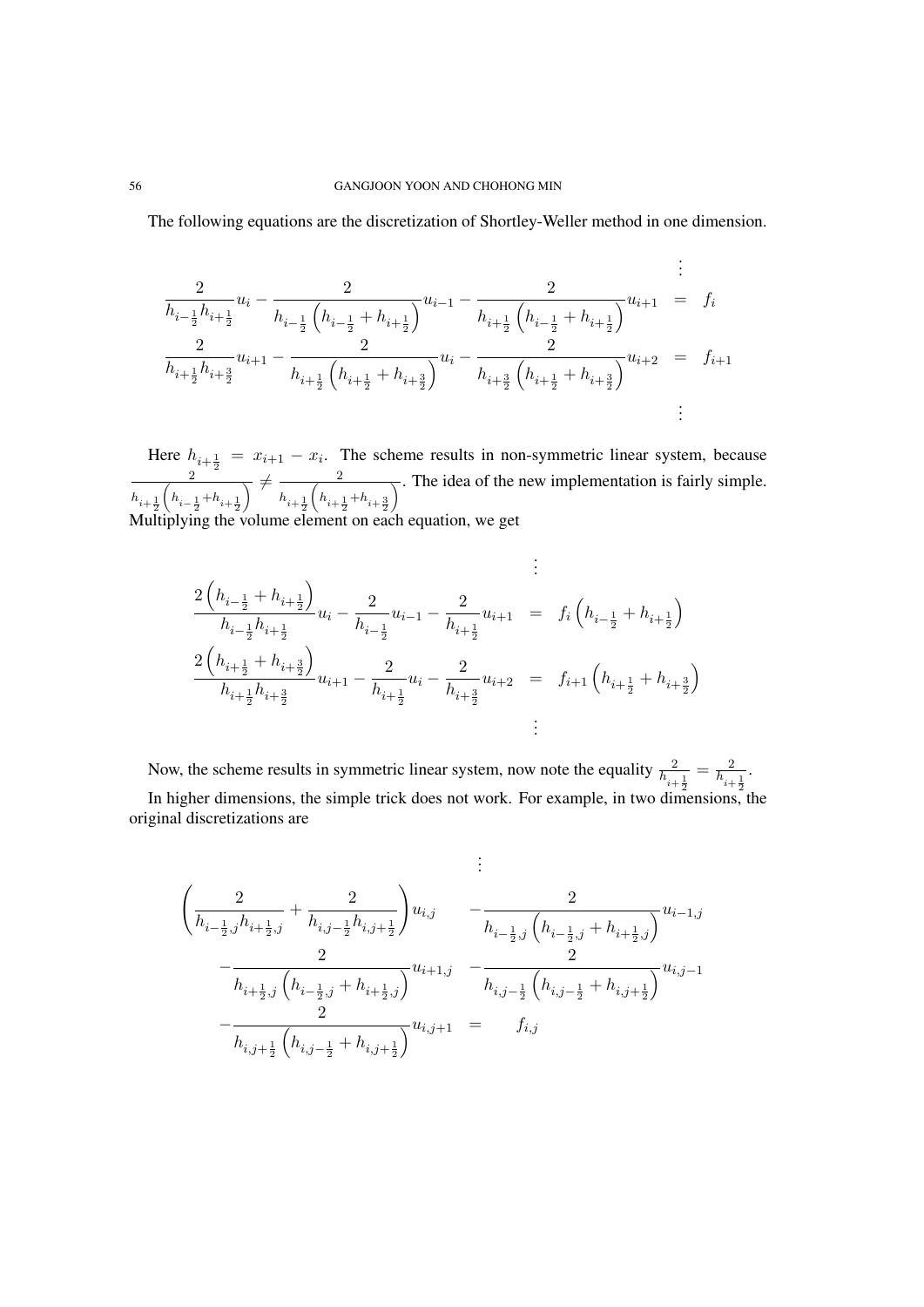$$
\left(\frac{2}{h_{i+\frac{1}{2},j}h_{i+\frac{3}{2},j}} + \frac{2}{h_{i+1,j-\frac{1}{2}}h_{i+1,j+\frac{1}{2}}}\right)u_{i+1,j} - \frac{2}{h_{i+\frac{1}{2},j}\left(h_{i+\frac{1}{2},j} + h_{i+\frac{3}{2},j}\right)}u_{i,j} - \frac{2}{h_{i+\frac{3}{2},j}\left(h_{i+\frac{1}{2},j} + h_{i+\frac{3}{2},j}\right)}u_{i+2,j} - \frac{2}{h_{i+1,j-\frac{1}{2}}\left(h_{i+1,j-\frac{1}{2}} + h_{i+1,j+\frac{1}{2}}\right)}u_{i+1,j-1} = f_{i+1,j}
$$
\n
$$
-\frac{2}{h_{i+1,j+\frac{1}{2}}\left(h_{i+1,j-\frac{1}{2}} + h_{i+1,j+\frac{1}{2}}\right)}u_{i+1,j+\frac{1}{2}}\left(h_{i+1,j-\frac{1}{2}} + h_{i+1,j+\frac{1}{2}}\right)u_{i+1,j+1} = f_{i+1,j}
$$

The scheme results in non-symmetric linear system, because

$$
\frac{2}{h_{i+\frac{1}{2},j}\left(h_{i-\frac{1}{2},j}+h_{i+\frac{1}{2},j}\right)} \neq \frac{2}{h_{i+\frac{1}{2},j}\left(h_{i+\frac{1}{2},j}+h_{i+\frac{3}{2},j}\right)}.
$$

.

Multiplying by the volume element  $\frac{h_{i-\frac{1}{2},j}+h_{i+\frac{1}{2},j}}{2}$ 2  $\frac{h_{i,j-\frac{1}{2},j}+h_{i,j+\frac{1}{2}}}{2}$  the first equation and multiplying by  $\frac{h_{i+\frac{1}{2},j}+h_{i+\frac{3}{2},j}}{2}$ 2  $\frac{h_{i+1,j-\frac{1}{2}}+h_{i+1,j+\frac{1}{2}}}{2}$  the second equation does not fix the non-equality. Up to now, we know not of any way to implement Shortley-Weller as symmetric linear system, and guess that such simple conversion in one dimension might be impossible in higher dimensions.

# 4. SUPRA-CONVERGENCE OF GRADIENT

It was shown in [6] how supra-convergence for the gradient of solution occurs in the standard five-point method for Poisson equation with rectangular domains. The analysis is based on integration-by-parts  $\int_{\Omega} u \cdot \Delta u \, d\Omega = - \int_{\Omega} |\nabla u|^2 d\Omega$ . Let  $\Delta_h u_h = f$  be an approximation for  $\Delta u = f$ , then  $\Delta e = c$ , where  $e = u - u_h$  is the error of the approximation and  $c = \Delta_h u - \Delta u$ is the consistency error. When the following discrete integration-by-parts holds

$$
\int_{\Omega_h} u_h \cdot \Delta_h u_h \, d\Omega_h = -\int_{\Omega_h} |\nabla u_h|^2,
$$

then it implies that  $\int_{\Omega_h}|\nabla u_h-\nabla u|^2\,d\Omega_h\leq \int_{\Omega_h}|e\cdot c|\,\,d\Omega_h\leq \|e\|_{L^2}\,\|c\|_{L^2}=O\left(h^2\right)O\left(h^2\right)$ and we obtain a proof for the second order convergence of the solution gradient in  $L^2$ . In the usual setting, we show that the discrete integration-by-parts does not hold in the following. In this article, we present only our current partial results, but the analysis should go on by calculating the estimate of the error in integration-by-parts.

4.1. **Discrete Integration-by-parts.** We want to derive a discrete version of  $\int_{\Omega} u_x v = -\int_{\Omega} u v_x$ when  $u|_{\Gamma} = 0$ . Assume that  $u_{ij}$  is defined on  $\Omega_h$ , and  $v_{i+\frac{1}{2},j}$  is defined whenever  $(x_i, y_j) \in \Omega_h$ or  $(x_{i+1}, y_i) \in \Omega_h$ . Based on the conventional control volumes, the two integrals are discretized as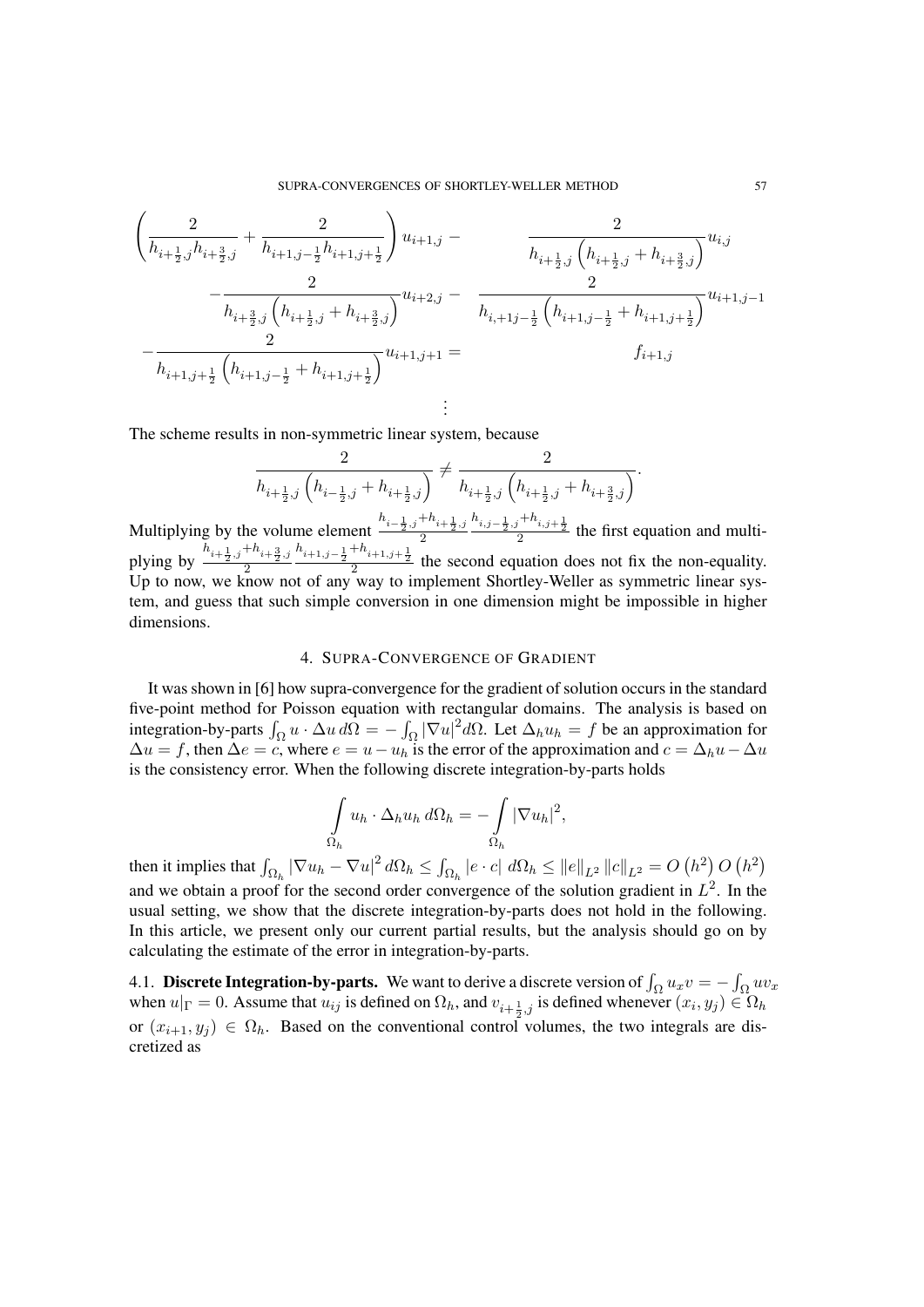$$
\int_{\Omega} u_x v = \sum_{\substack{(x_i, y_j) \in \Omega_h \\ (x_{i+1}, y_j) \in \Omega_h}} \frac{u_{i+1,j} - u_{ij}}{h_{i+\frac{1}{2},j}} \cdot v_{i+\frac{1}{2},j} \cdot h_{i+\frac{1}{2},j} \cdot \left( \begin{array}{c} \frac{h_{i,j+\frac{1}{2}} + h_{i,j-\frac{1}{2}}}{4} \\ + \frac{h_{i+1,j+\frac{1}{2}} + h_{i+1,j-\frac{1}{2}}}{4} \end{array} \right)
$$
\n
$$
\int_{\Omega} uv_x := \sum_{(x_i, y_j) \in \Omega_h} u_{ij} \frac{v_{i+\frac{1}{2},j} - v_{i-\frac{1}{2},j}}{h_{i+\frac{1}{2},j} + h_{i-\frac{1}{2},j}} \cdot \frac{h_{i+\frac{1}{2},j} + h_{i-\frac{1}{2},j}}{2} \cdot \frac{h_{i,j+\frac{1}{2}} + h_{i,j-\frac{1}{2}}}{2}.
$$

The summation of  $\int_{\Omega} u_x v$  requires the definition of  $h_{i,j\pm\frac{1}{2}}$  when  $(x_i, y_j) \in \Gamma_h$ . Note that  $(x_i, y_j) \in \Gamma_h$  implies either  $(x_{i-1}, y_j) \in \Omega_h$  or  $(x_{i+1}, y_j) \in \Omega_h$ . In the case when  $(x_i, y_j) \in$  $\Gamma_h$  and  $(x_{i+1}, y_j) \in \Omega_h$ , we define  $h_{i,j+\frac{1}{2}} = h_{i+1,j+\frac{1}{2}}$  and  $h_{i,j-\frac{1}{2}} = h_{i+1,j-\frac{1}{2}}$ , and the other cases are defined in the same fashion.

Now we compare the difference of the two summations.

$$
\int_{\Omega} uv_x = \sum_{(x_i, y_j) \in \Omega_h} u_{ij} \left( v_{i + \frac{1}{2}, j} - v_{i - \frac{1}{2}j} \right) \frac{h_{i, j + \frac{1}{2}} + h_{i, j - \frac{1}{2}}}{2}
$$
\n
$$
= \sum_{(x_i, y_j) \in \Omega_h} u_{ij} v_{i + \frac{1}{2}, j} \frac{h_{i, j + \frac{1}{2}} + h_{i, j - \frac{1}{2}}}{2} - \sum_{(x_i, y_j) \in \Omega_h} u_{ij} v_{i - \frac{1}{2}, j} \frac{h_{i, j + \frac{1}{2}} + h_{i, j - \frac{1}{2}}}{2}
$$
\n
$$
= \sum_{(x_i, y_j) \in \Omega_h} u_{ij} v_{i + \frac{1}{2}, j} \frac{h_{i, j + \frac{1}{2}} + h_{i, j - \frac{1}{2}}}{2} - \sum_{(x_{i + 1}, y_j) \in \Omega_h} u_{i + 1, j + \frac{1}{2}, j} \frac{h_{i + 1, j + \frac{1}{2}} + h_{i + 1, j - \frac{1}{2}}}{2}
$$
\n
$$
= \sum_{(x_i, y_j) \in \Omega_h} u_{ij} v_{i + \frac{1}{2}, j} \frac{h_{i, j + \frac{1}{2}} + h_{i, j - \frac{1}{2}}}{2}
$$
\n
$$
- \sum_{(x_i, y_j) \in \Omega_h} u_{i + 1, j} v_{i + \frac{1}{2}, j} \frac{h_{i + 1, j + \frac{1}{2}} + h_{i + 1, j - \frac{1}{2}}}{2}
$$
\n
$$
= \sum_{(x_i, y_j) \in \Omega_h} v_{i + \frac{1}{2}, j} \left( u_{ij} \frac{h_{i, j + \frac{1}{2}} + h_{i, j - \frac{1}{2}}}{2} - u_{i + 1, j} \frac{h_{i + 1, j + \frac{1}{2}} + h_{i + 1, j - \frac{1}{2}}}{2} \right)
$$

Now, combining the two summations,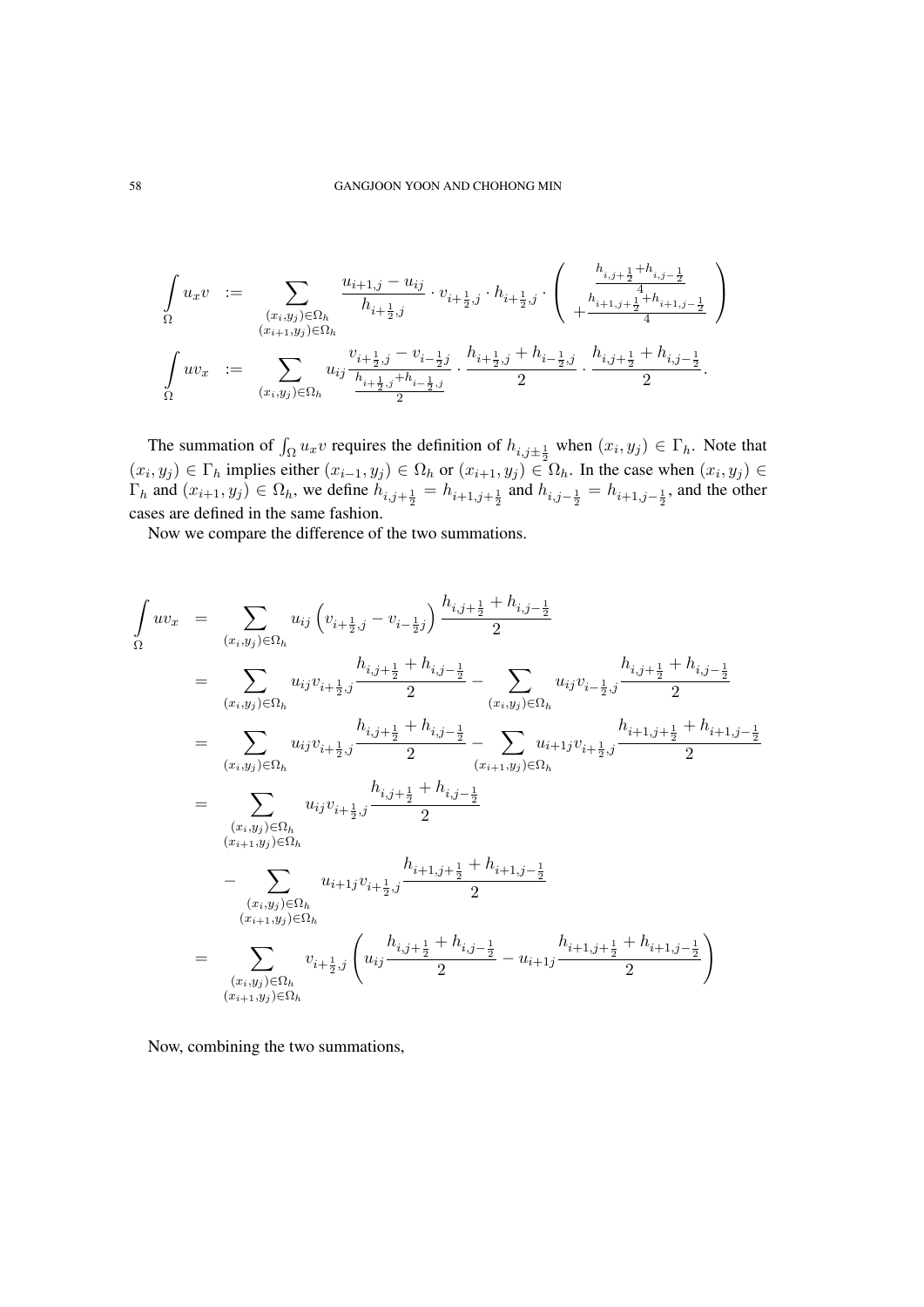$$
\int_{\Omega} u_x v + \int_{\Omega} u v_x
$$
\n
$$
= \sum_{\substack{(x_i, y_j) \in \Omega_h \\ (x_{i+1}, y_j) \in \Omega_h}} (u_{i+1,j} - u_{ij}) v_{i+\frac{1}{2},j} \frac{h_{i,j+\frac{1}{2}} + h_{i,j-\frac{1}{2}} + h_{i+1,j+\frac{1}{2}} + h_{i+1,j-\frac{1}{2}}}{4}
$$
\n
$$
+ \sum_{\substack{(x_i, y_j) \in \Omega_h \\ (x_{i+1}, y_j) \in \Omega_h}} v_{i+\frac{1}{2},j} \left( u_{ij} \frac{h_{i,j+\frac{1}{2}} + h_{i,j-\frac{1}{2}}}{2} - u_{i+1j} \frac{h_{i+1,j+\frac{1}{2}} + h_{i+1,j-\frac{1}{2}}}{2} \right)
$$
\n
$$
= \sum_{\substack{(x_i, y_j) \in \Omega_h \\ (x_{i+1}, y_j) \in \Omega_h}} v_{i+\frac{1}{2},j} \left( u_{i+1,j} \frac{h_{i,j+\frac{1}{2}} + h_{i,j-\frac{1}{2}} - h_{i+1,j+\frac{1}{2}} + h_{i+1,j-\frac{1}{2}}}{4} \right)
$$
\n
$$
= \sum_{\substack{(x_i, y_j) \in \Omega_h \\ (x_{i+1}, y_j) \in \Omega_h}} v_{i+\frac{1}{2},j} \frac{u_{i+1,j} + u_{ij} \left( h_{i,j+\frac{1}{2}} + h_{i,j-\frac{1}{2}} \right) - \left( h_{i+1,j+\frac{1}{2}} + h_{i+1,j-\frac{1}{2}} \right)}{4}
$$
\n
$$
+ 0
$$

Note that  $(h_{i,j+\frac{1}{2}} + h_{i,j-\frac{1}{2}})$  $\left( h_{i+1,j+\frac{1}{2}} + h_{i+1,j-\frac{1}{2}} \right)$  $= 0$  for every grid node  $(x_i, y_j)$  away from boundary, so the above sum is not zero but should be near zero.

# 5. CONCLUSION

We reviewed the analysis for supra-convergence of Shortley-Weller method in section 2. It was not a simple copy but serves a basic foundation to go toward the yet undiscovered analysis for other supra-convergences. In section 3, we introduced a new symmetric implementation of Shortley-Weller method in one dimension. In section 4, we presented a partial result for supra-convergence for the gradient of solution.

The Poisson equation is of primal importance in many physical problems, especially in fluid flows with incompressible condition. Both the supra-convergences of solution and its gradient are important. Actually in incompressible fluid flows, that of gradient is more important. Each of Shortley-Weller's, Gibou's, and Purvis' is one of the most popular methods for solving Poisson equation and their supra-convergence properties have been numerically observed and verified through numerous trials. Compared to their importances, mathematical foundation for understating the properties are far short. Though partial, this article serves an introduction and mathematical setting for the analysis.